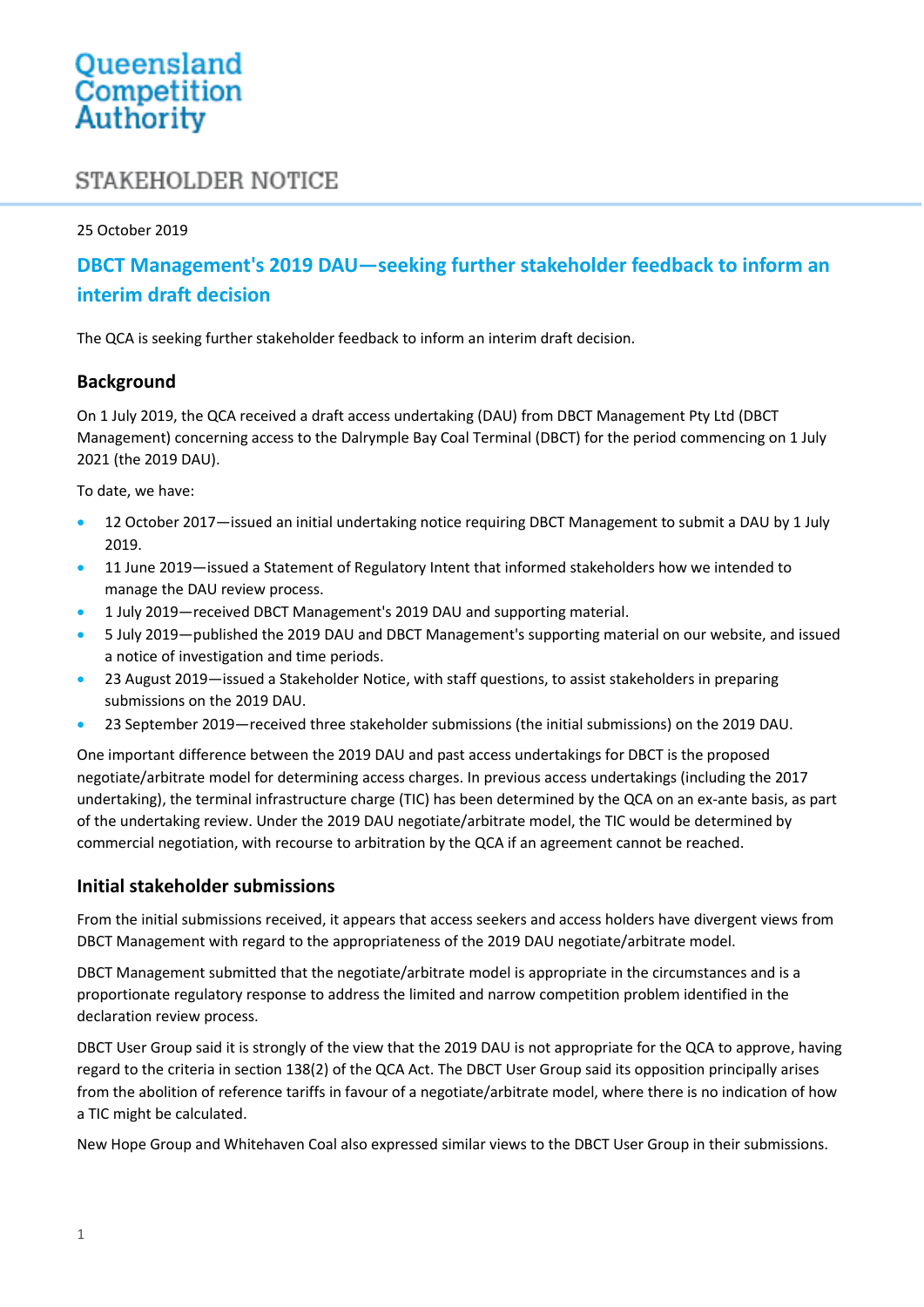## **Interim draft decision**

The negotiate/arbitrate model proposed in the 2019 DAU is a significant shift from the existing framework, and it is clear that stakeholders hold different views in relation to the proposal.

We consider that assessment of whether this structural change in approach is likely to be appropriate represents a 'threshold' matter for the assessment of the DAU as a whole.

As a consequence, we intend to proceed to an interim draft decision on the negotiate/arbitrate model, so as to provide an early indication to DBCT Management and other stakeholders of the QCA's views on this matter. We believe this will best enable an informed, efficient and effective assessment process on the DAU.

Our interim draft decision will address the question of whether a negotiate/arbitrate model is capable of approval by the QCA, having regard to the relevant statutory factors. The interim draft decision will also address some related matters. For example, if the interim draft decision is that we consider a negotiate/arbitrate model is capable of approval by the QCA, the interim draft decision may also indicate whether the model proposed by DBCT Management would need to be amended in order to be approved. On the other hand, if the interim draft decision indicates that a negotiate/arbitrate model is unlikely to be capable of approval, the interim draft decision may indicate alternatives that might be considered or explored.

Below are some questions to guide further stakeholder feedback.

While these questions highlight some specific matters related to the DAU and the initial submissions received, they do not seek to comprehensively cover all the aspects that may be relevant to the proposed interim draft decision. Hence, interested parties should rely on their own analysis to determine whether there are additional matters on which they wish to comment.

Some guidance questions:

- Does the negotiate/arbitrate model appropriately balance the interests of DBCT Management, access seekers and access holders? If not, can it be modified to be balanced and effective?
- How will the proposed negotiate/arbitrate model interact with existing user agreements? Where the QCA is not setting a TIC as part of a DAU review process, how would a price reset process under an existing user agreement work? To what extent would existing users be protected from a potential exercise of market power by DBCT Management under their existing user agreements?
- Do stakeholders have any further evidence to support or oppose DBCT Management's claim that existing users are fully protected by existing user agreements, including in the absence of a TIC?
- Do stakeholders have any further evidence to support or oppose DBCT User Group's claim that existing users are not fully protected from DBCT Management's exercise of market power?
- Will new users have the same protection as existing users from a potential exercise of market power by DBCT Management? If not, how will the level of protection differ between existing users and new users?
- Under a proposed negotiate/arbitrate model, how would the QCA apply the 'willing but not anxious' standard in an arbitration? What facts would the QCA require to effectively apply this standard?

We note that some of these matters have been addressed in initial stakeholder submissions. Stakeholders are invited to provide any further submissions and evidence on these matters, including responses to other stakeholder submissions.

We seek further submissions from stakeholders on matters relevant to the proposed interim draft decision by **Friday 22 November 2019**.

#### **Updated assessment process and timeframes**

The table below shows our updated indicative timeframes for key milestones for the assessment of DBCT Management's 2019 DAU.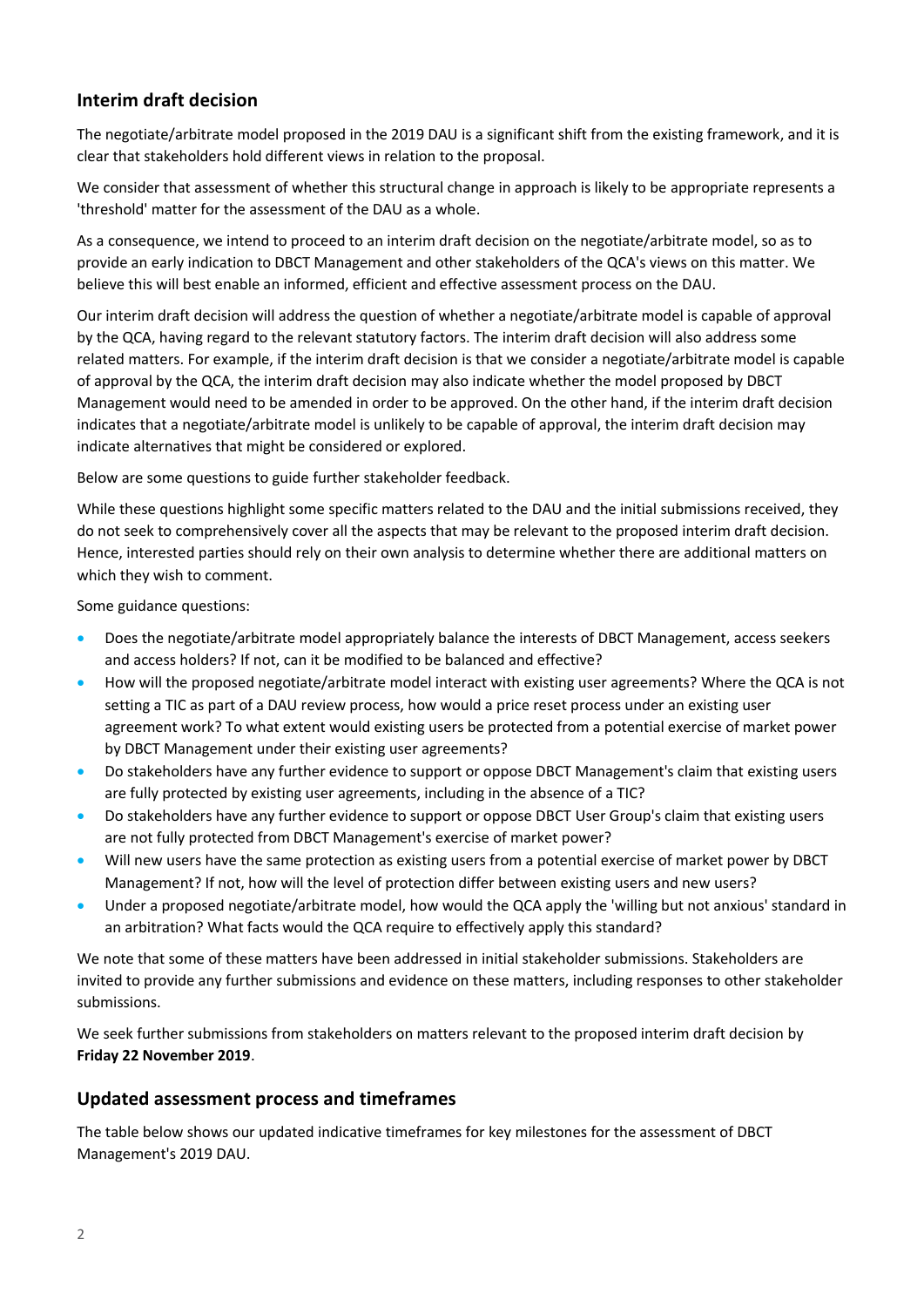#### **Table 1 Updated indicative timeframes for the 2019 DAU assessment**

| <b>Milestone</b>                            | Indicative timing |
|---------------------------------------------|-------------------|
| Second round of stakeholder submissions due | 22 November 2019  |
| QCA interim draft decision                  | Q1 2020           |
| QCA full draft decision                     | Q3 2020           |
| QCA final decision                          | February 2021     |

The updated timing above replaces the timeframes outlined in our Statement of Regulatory Intent. The key changes from the Statement of Regulatory Intent are:

- We have introduced a second round of stakeholder submissions to allow stakeholders to respond to initial submissions, and provide targeted responses on the proposed negotiate/arbitrate model.
- We have introduced an interim draft decision and later full draft decision, in place of a single draft decision.
- We have removed the collaborative and consensus submissions that were originally intended to be called for by early November 2019. We anticipate that collaborative submissions will now be called for at an appropriate time between the initial and full draft decisions.

In accordance with section 147A of the QCA Act, the period for the QCA to decide whether to approve, or refuse to approve, the 2019 DAU will not include the period for making submissions in response to this notice.

Our updated process and timing are consistent with our Statement of Regulatory Intent where we said that the QCA may incorporate additional steps into the assessment process where we consider they will provide for a more transparent and effective 2019 DAU assessment process.

While we have updated the assessment timeframes, the rest of the Statement of Regulatory Intent document remains relevant. In particular, it remains relevant that we may elect to host a public stakeholder forum (or fora) at appropriate times during the 2019 DAU assessment process. The QCA will provide stakeholders with further details of such stakeholder engagement as necessary.